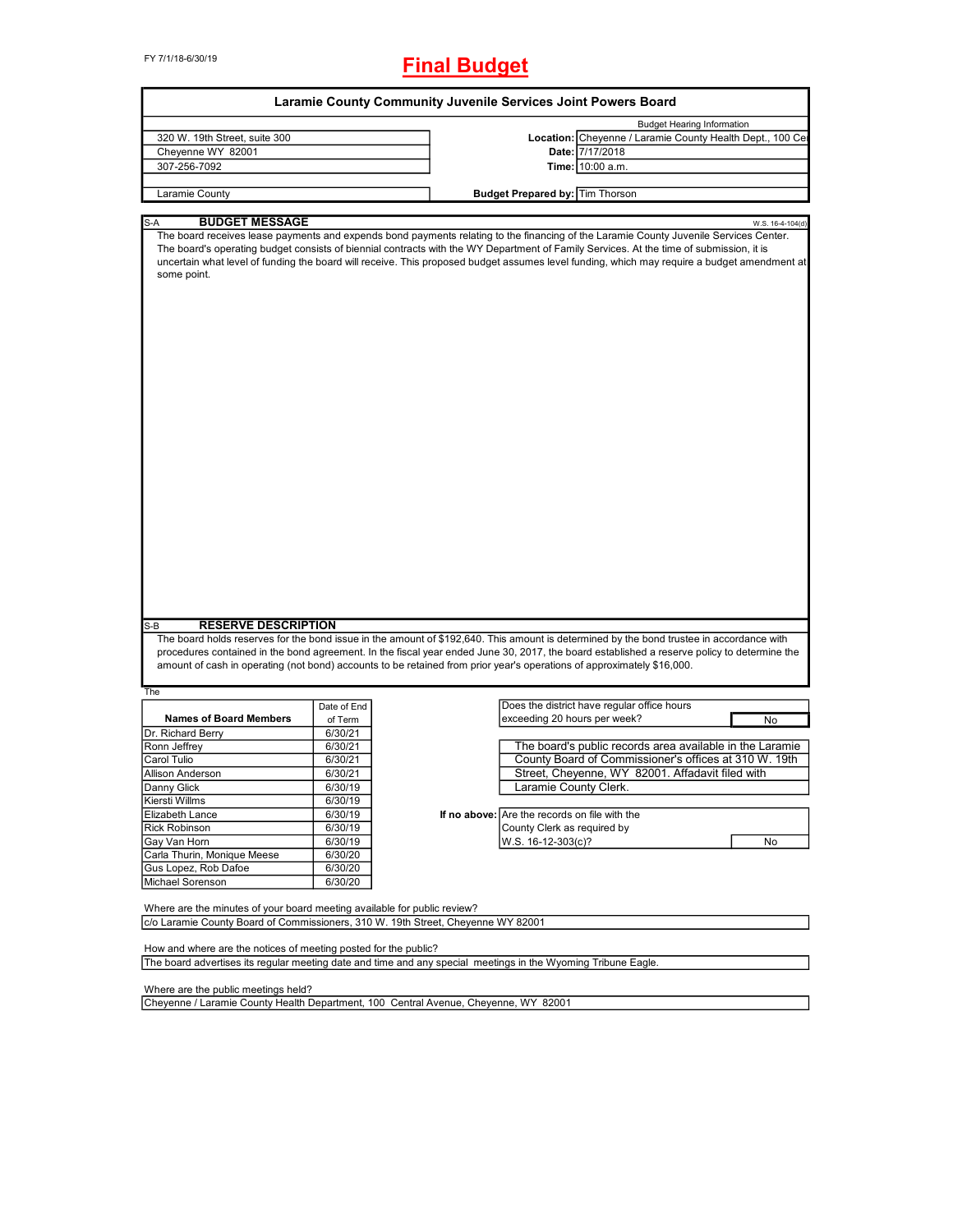## **FINAL BUDGET SUMMARY**

|       | <b>OVERVIEW</b>                                             |                  | 2017-2018<br>Estimated | 2018-2019<br>Proposed | Final Approval |
|-------|-------------------------------------------------------------|------------------|------------------------|-----------------------|----------------|
|       |                                                             |                  |                        |                       |                |
| $S-1$ | <b>Total Budgeted Expenditures</b>                          | \$211,895        | \$162,758              | \$169,109             | \$169,109      |
| $S-2$ | <b>Total Principal to Pay on Debt</b>                       | \$150,000        | \$150,000              | \$150,000             | \$150,000      |
| $S-3$ | <b>Total Change to Restricted Funds</b>                     | \$199            | \$921                  | \$0                   | \$0            |
|       |                                                             |                  |                        |                       |                |
| $S-4$ | <b>Total General Fund and Forecasted Revenues Available</b> | \$370,518        | \$231,997              | \$349,000             | \$349,000      |
|       |                                                             |                  |                        |                       |                |
| $S-5$ | Amount requested from County Commissioners                  | \$0 <sub>1</sub> | \$0 <sub>1</sub>       | \$0 <sub>1</sub>      | \$0            |
|       |                                                             |                  |                        |                       |                |
| $S-6$ | <b>Additional Funding Needed:</b>                           |                  |                        | \$0                   | \$0            |

|        | <b>REVENUE SUMMARY</b>                       | 2016-2017<br>Actual | 2017-2018<br>Estimated                                        | 2018-2019<br>Proposed | <b>Final Approval</b> |
|--------|----------------------------------------------|---------------------|---------------------------------------------------------------|-----------------------|-----------------------|
|        |                                              |                     |                                                               |                       |                       |
| $S-7$  | <b>Operating Revenues</b>                    | \$0                 | \$0                                                           | \$0                   | \$0                   |
| $S-8$  | Tax levy (From the County Treasurer)         | \$0                 | \$0                                                           | \$0                   | \$0                   |
| $S-9$  | <b>Government Support</b>                    | \$149,997           | \$159,704                                                     | \$190,000             | \$190,000             |
| $S-10$ | Grants                                       | \$112,720           | \$0                                                           | \$110,000             | \$110,000             |
| $S-11$ | Other County Support (Not from Co. Treas.)   | \$0                 | \$0                                                           | \$0                   | \$0                   |
| $S-12$ | <b>Miscellaneous</b>                         | \$52,180            | \$16,672                                                      | \$33,000              | \$33,000              |
| $S-13$ | <b>Other Forecasted Revenue</b>              | \$0                 | \$0                                                           | \$0                   | \$0                   |
| $S-14$ | <b>Total Revenue</b>                         | \$314,897           | \$176,376                                                     | \$333,000             | \$333,000             |
|        | FY 7/1/18-6/30/19                            |                     | Laramie County Community Juvenile Services Joint Powers Board |                       |                       |
|        | <b>EXPENDITURE SUMMARY</b>                   | 2016-2017           | 2017-2018                                                     | 2018-2019             | <b>Final Approval</b> |
|        |                                              | Actual              | Estimated                                                     | Proposed              |                       |
| $S-15$ | <b>Capital Outlay</b>                        | \$0                 | \$0                                                           | \$0                   | \$0                   |
| $S-16$ | <b>Interest and Fees On Debt</b>             | \$87.785            | \$51.846                                                      | \$51.000              | \$51,000              |
| $S-17$ | <b>Administration</b>                        | \$23,569            | \$25,468                                                      | \$22,810              | \$22,810              |
| $S-18$ | <b>Operations</b>                            | \$100,041           | \$84,944                                                      | \$94,799              | \$94,799              |
| $S-19$ | <b>Indirect Costs</b>                        | \$500               | \$500                                                         | \$500                 | \$500                 |
| $S-20$ | <b>Total Expenditures</b>                    | \$211,895           | \$162,758                                                     | \$169,109             | \$169,109             |
|        |                                              |                     |                                                               |                       |                       |
|        | <b>DEBT SUMMARY</b>                          | 2016-2017           | 2017-2018                                                     | 2018-2019             | <b>Final Approval</b> |
|        |                                              | Actual              | Estimated                                                     | Proposed              |                       |
| $S-21$ | <b>Principal Paid on Debt</b>                | \$150,000           | \$150,000                                                     | \$150,000             | \$150,000             |
|        |                                              |                     |                                                               |                       |                       |
|        | <b>CASH AND INVESTMENTS</b>                  | 2016-2017           | 2017-2018                                                     | 2018-2019             | <b>Final Approval</b> |
|        |                                              | Actual              | Estimated                                                     | Proposed              |                       |
| $S-22$ | TOTAL GENERAL FUNDS                          | \$55,621            | \$55,621                                                      | \$16,000              | \$16,000              |
|        |                                              |                     |                                                               |                       |                       |
|        | <b>Summary of Reserve Funds</b>              |                     |                                                               |                       |                       |
| $S-23$ | <b>Beginning Balance in Reserve Accounts</b> |                     |                                                               |                       |                       |
| $S-24$ | a. Depreciation Reserve                      | \$0                 | \$0                                                           | \$0                   | \$0                   |
| $S-25$ | b. Other Reserve                             | \$191,521           | \$191,720                                                     | \$192,641<br>\$0      | \$192,641             |
| $S-26$ | c. Emergency Reserve (Cash)                  | \$0                 | \$0                                                           |                       | \$0                   |
| $S-27$ | Total Reserves (a+b+c)<br>Amount to be added | \$191,521           | \$191.720                                                     | \$192.641             | \$192.641             |
| $S-28$ | a. Depreciation Reserve                      | \$0                 | \$0                                                           | \$0                   | \$0                   |
| $S-29$ | b. Other Reserve                             | \$199               | \$921                                                         | \$0                   | \$0                   |
| $S-30$ | c. Emergency Reserve (Cash)                  | \$0                 | \$0                                                           | \$0                   | \$0                   |
|        | Total to be added (a+b+c)                    | \$199               | \$921                                                         | \$0                   | \$0                   |
|        |                                              |                     |                                                               |                       |                       |
| $S-31$ | <b>Subtotal</b>                              | \$191,720           | \$192,641                                                     | \$192,641             | \$192,641             |

**Less Total to be spent**<br>
S-33 **TOTAL RESERVES AT END OF FISCAL YEAR**<br>
S-33 **TOTAL RESERVES AT END OF FISCAL YEAR** S-33 **TOTAL RESERVES AT END OF FISCAL YEAR** \$191,720 \$192,641 \$192,641 \$192,641

Date adopted by Special District

*End of Summary*

*Budget Officer / District Official (if not same as "Submitted by")*

Cheyenne WY 82001 **DISTRICT ADDRESS:** 320 W. 19th Street, suite 300 **PREPARED BY:** Tim Thorson

**DISTRICT PHONE:** 307-256-7092

1/29/18 *Form approved by Wyoming Department of Audit, Public Funds Division Prepared in compliance with the Uniform Municipal Fiscal Procedures Act (W.S. 16-4-101 through 124) as it applies.*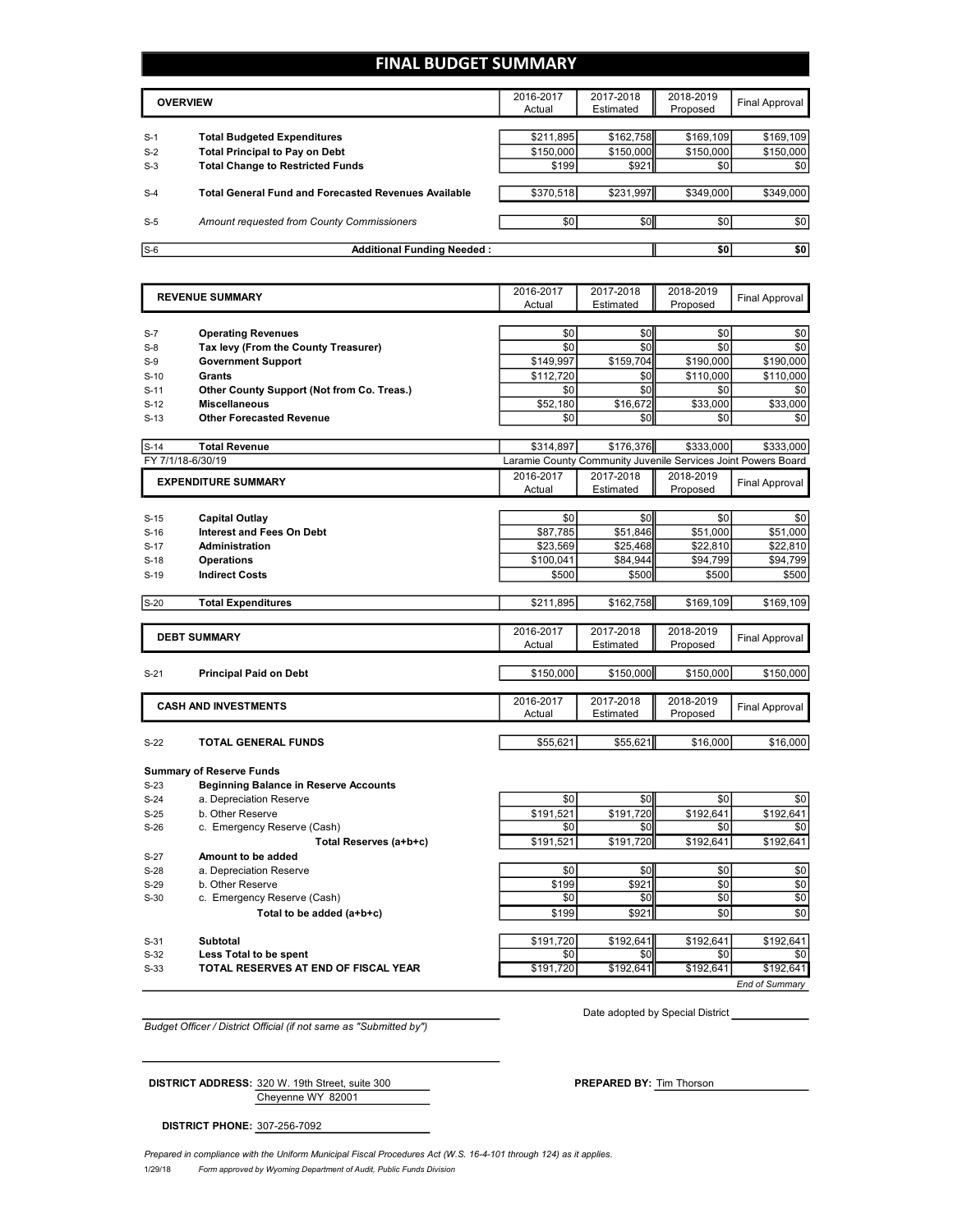# **Final Budget**

Laramie County Community Juvenile Services Joint Power

**FYE** 6/30/2019

|         | <b>NAME OF DISTRICT/BOARD</b>                  |                     |                        |                       |                       |
|---------|------------------------------------------------|---------------------|------------------------|-----------------------|-----------------------|
|         | PROPERTY TAXES AND ASSESSMENTS                 |                     |                        |                       |                       |
|         |                                                | 2016-2017<br>Actual | 2017-2018<br>Estimated | 2018-2019<br>Proposed | <b>Final Approval</b> |
| $R-1$   | <b>Property Taxes and Assessments Received</b> |                     |                        |                       |                       |
| $R-1.1$ | Tax Levy (From the County Treasurer)           |                     |                        |                       |                       |
| $R-1.2$ | <b>Other County Support</b>                    |                     |                        |                       |                       |
|         | <b>FORECASTED REVENUE</b>                      |                     |                        |                       |                       |
|         |                                                | 2016-2017<br>Actual | 2017-2018<br>Estimated | 2018-2019<br>Proposed | <b>Final Approval</b> |
| $R-2$   | <b>Revenues from Other Governments</b>         |                     |                        |                       |                       |
| $R-2.1$ | <b>State Aid</b>                               |                     |                        |                       |                       |
| $R-2.2$ | Additional County Aid (non-treasurer)          |                     |                        |                       |                       |
| $R-2.3$ | City (or Town) Aid                             |                     |                        |                       |                       |
| $R-2.4$ | Other (Specify)<br>lease with county           | \$149,997           | \$159,704              | \$190,000             | \$190,000             |
| $R-2.5$ | <b>Total Government Support</b>                | \$149,997           | \$159,704              | \$190,000             | \$190,000             |
| $R-3$   | <b>Operating Revenues</b>                      |                     |                        |                       |                       |
| $R-3.1$ | <b>Customer Charges</b>                        |                     |                        |                       |                       |
| $R-3.2$ | Sales of Goods or Services                     |                     |                        |                       |                       |
| $R-3.3$ | <b>Other Assessments</b>                       |                     |                        |                       |                       |
| $R-3.4$ | <b>Total Operating Revenues</b>                | $\sqrt{6}$          | $\overline{50}$        | $\sqrt{6}$            | \$0                   |
| $R-4$   | Grants                                         |                     |                        |                       |                       |
| $R-4.1$ | <b>Direct Federal Grants</b>                   |                     |                        |                       |                       |
| $R-4.2$ | Federal Grants thru State Agencies             |                     |                        |                       |                       |
| $R-4.3$ | <b>Grants from State Agencies</b>              | \$112,720           |                        | \$110,000             | \$110,000             |
| $R-4.4$ | <b>Total Grants</b>                            | \$112,720           | $\sqrt{6}$             | \$110,000             | \$110,000             |
| $R-5$   | <b>Miscellaneous Revenue</b>                   |                     |                        |                       |                       |
| $R-5.1$ | Interest                                       | \$271               | \$1,067                | \$1,000               | \$1,000               |
| $R-5.2$ | IRS bond interest rebate<br>Other: Specify     | \$51,909            | \$15,605               | \$32,000              | \$32,000              |
| $R-5.3$ | Other: Additional                              |                     |                        |                       |                       |
| $R-5.4$ | <b>Total Miscellaneous</b>                     | \$52,180            | \$16,672               | \$33,000              | \$33,000              |
| $R-5.5$ | <b>Total Forecasted Revenue</b>                | \$314,897           | \$176,376              | \$333,000             | \$333,000             |
| $R-6$   | <b>Other Forecasted Revenue</b>                |                     |                        |                       |                       |
| $R-6.1$ | a. Other past due-as estimated by Co. Treas.   |                     |                        |                       |                       |
| $R-6.2$ | b. Other forecasted revenue (specify):         |                     |                        |                       |                       |
| $R-6.3$ | accounts payable from DFS                      |                     |                        |                       |                       |
| $R-6.4$ |                                                |                     |                        |                       |                       |
| $R-6.5$ |                                                |                     |                        |                       |                       |

R-6.6 **Total Other Forecasted Revenue (a+b) 12 \ 12 \ 12 \ 13 \ 14 \ 50** \$0 \$0 \$0 \$0 \$0 \$0 \$0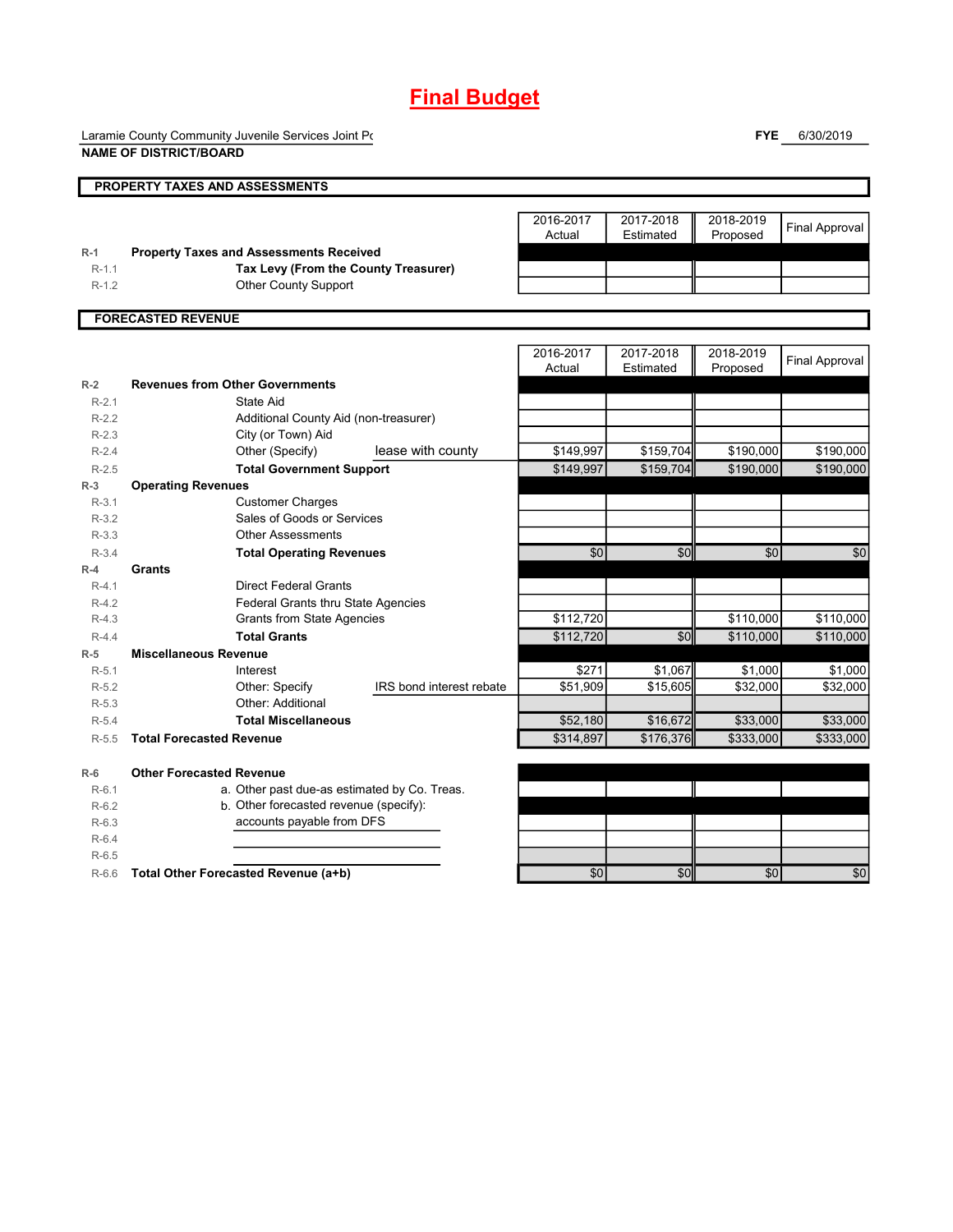## **CAPITAL OUTLAY BUDGET**

| $E-1$     | <b>Capital Outlay</b> |                         |
|-----------|-----------------------|-------------------------|
| $E - 1.1$ |                       | <b>Real Property</b>    |
| $F-12$    |                       | Vehicles                |
| $F-1.3$   |                       | <b>Office Equipment</b> |
| $F-14$    |                       | Other (Specify)         |
| $F-1.5$   |                       |                         |
| $F-16$    |                       |                         |
| $E - 1.7$ |                       |                         |
| $F-1.8$   | TOTAL CAPITAL OUTLAY  |                         |

|                       |                      |                      | 2016-2017 | 2017-2018     | 2018-2019 | <b>Final Approval</b> |
|-----------------------|----------------------|----------------------|-----------|---------------|-----------|-----------------------|
|                       |                      |                      |           |               |           |                       |
| <b>Capital Outlay</b> |                      |                      |           |               |           |                       |
|                       | <b>Real Property</b> |                      |           |               |           |                       |
|                       | Vehicles             |                      |           |               |           |                       |
|                       | Office Equipment     |                      |           |               |           |                       |
|                       | Other (Specify)      |                      |           |               |           |                       |
|                       |                      |                      |           |               |           |                       |
|                       |                      |                      |           |               |           |                       |
|                       |                      |                      |           |               |           |                       |
|                       |                      |                      |           |               | \$0       | \$0                   |
|                       |                      | TOTAL CAPITAL OUTLAY |           | Actual<br>\$0 | Estimated | Proposed<br>\$0       |

### **ADMINISTRATION BUDGET**

| $E-2$     | <b>Personnel Services</b>            |                                 |
|-----------|--------------------------------------|---------------------------------|
| $E - 2.1$ |                                      | Administrator                   |
| $E - 2.2$ |                                      | Secretary                       |
| $E - 2.3$ |                                      | Clerical                        |
| $E - 2.4$ |                                      | Other (Specify)                 |
| $E - 2.5$ |                                      |                                 |
| $E-2.6$   |                                      |                                 |
| $E - 2.7$ |                                      |                                 |
| $E-3$     | <b>Board Expenses</b>                |                                 |
| $E-3.1$   |                                      | Travel                          |
| $E-3.2$   |                                      | Mileage                         |
| $E - 3.3$ |                                      | Other (Specify)                 |
| $E - 3.4$ |                                      |                                 |
| $E - 3.5$ |                                      |                                 |
| $E - 3.6$ |                                      |                                 |
| $E-4$     | <b>Contractual Services</b>          |                                 |
| $E-4.1$   |                                      | Legal                           |
| $E-4.2$   |                                      | Accounting/Auditing             |
| $E-4.3$   |                                      | Other (Specify)                 |
| $E - 4.4$ |                                      | General administration          |
| $E-4.5$   |                                      |                                 |
| $E-4.6$   |                                      |                                 |
| $E-5$     | <b>Other Administrative Expenses</b> |                                 |
| $E - 5.1$ |                                      | <b>Office Supplies</b>          |
| $E - 5.2$ |                                      | Office equipment, rent & repair |
| $E - 5.3$ |                                      | Education                       |
| $E - 5.4$ |                                      | Registrations                   |
| $E - 5.5$ |                                      | Other (Specify)                 |
| $E - 5.6$ |                                      |                                 |
| $E - 5.7$ |                                      |                                 |
| $E - 5.8$ |                                      |                                 |
| E-6       | <b>TOTAL ADMINISTRATION</b>          |                                 |

|           |                                      | 2016-2017<br>Actual | 2017-2018<br>Estimated | 2018-2019<br>Proposed | <b>Final Approval</b> |
|-----------|--------------------------------------|---------------------|------------------------|-----------------------|-----------------------|
| $E-2$     | <b>Personnel Services</b>            |                     |                        |                       |                       |
| $E - 2.1$ | Administrator                        |                     |                        |                       |                       |
| $E - 2.2$ | Secretary                            |                     |                        |                       |                       |
| $E - 2.3$ | Clerical                             |                     |                        |                       |                       |
| $E - 2.4$ | Other (Specify)                      |                     |                        |                       |                       |
| $E - 2.5$ |                                      |                     |                        |                       |                       |
| $E-2.6$   |                                      |                     |                        |                       |                       |
| $E-2.7$   |                                      |                     |                        |                       |                       |
| $E-3$     | <b>Board Expenses</b>                |                     |                        |                       |                       |
| $E-3.1$   | Travel                               |                     |                        |                       |                       |
| $E - 3.2$ | Mileage                              |                     |                        |                       |                       |
| $E - 3.3$ | Other (Specify)                      |                     |                        |                       |                       |
| $E - 3.4$ |                                      |                     |                        |                       |                       |
| $E - 3.5$ |                                      |                     |                        |                       |                       |
| $E - 3.6$ |                                      |                     |                        |                       |                       |
| $E-4$     | <b>Contractual Services</b>          |                     |                        |                       |                       |
| $E - 4.1$ | Legal                                |                     |                        |                       |                       |
| $E-4.2$   | Accounting/Auditing                  |                     |                        |                       |                       |
| $E - 4.3$ | Other (Specify)                      |                     |                        |                       |                       |
| $E-4.4$   | General administration               | \$23,569            | \$25,468               | \$22,810              | \$22,810              |
| $E - 4.5$ |                                      |                     |                        |                       |                       |
| $E-4.6$   |                                      |                     |                        |                       |                       |
| $E-5$     | <b>Other Administrative Expenses</b> |                     |                        |                       |                       |
| $E-5.1$   | <b>Office Supplies</b>               |                     |                        |                       |                       |
| $E - 5.2$ | Office equipment, rent & repair      |                     |                        |                       |                       |
| $E - 5.3$ | Education                            |                     |                        |                       |                       |
| $E - 5.4$ | Registrations                        |                     |                        |                       |                       |
| $E - 5.5$ | Other (Specify)                      |                     |                        |                       |                       |
| $E-5.6$   |                                      |                     |                        |                       |                       |
| $E - 5.7$ |                                      |                     |                        |                       |                       |
| $E - 5.8$ |                                      |                     |                        |                       |                       |
| $E-6$     | <b>TOTAL ADMINISTRATION</b>          | \$23,569            | \$25,468               | \$22,810              | \$22,810              |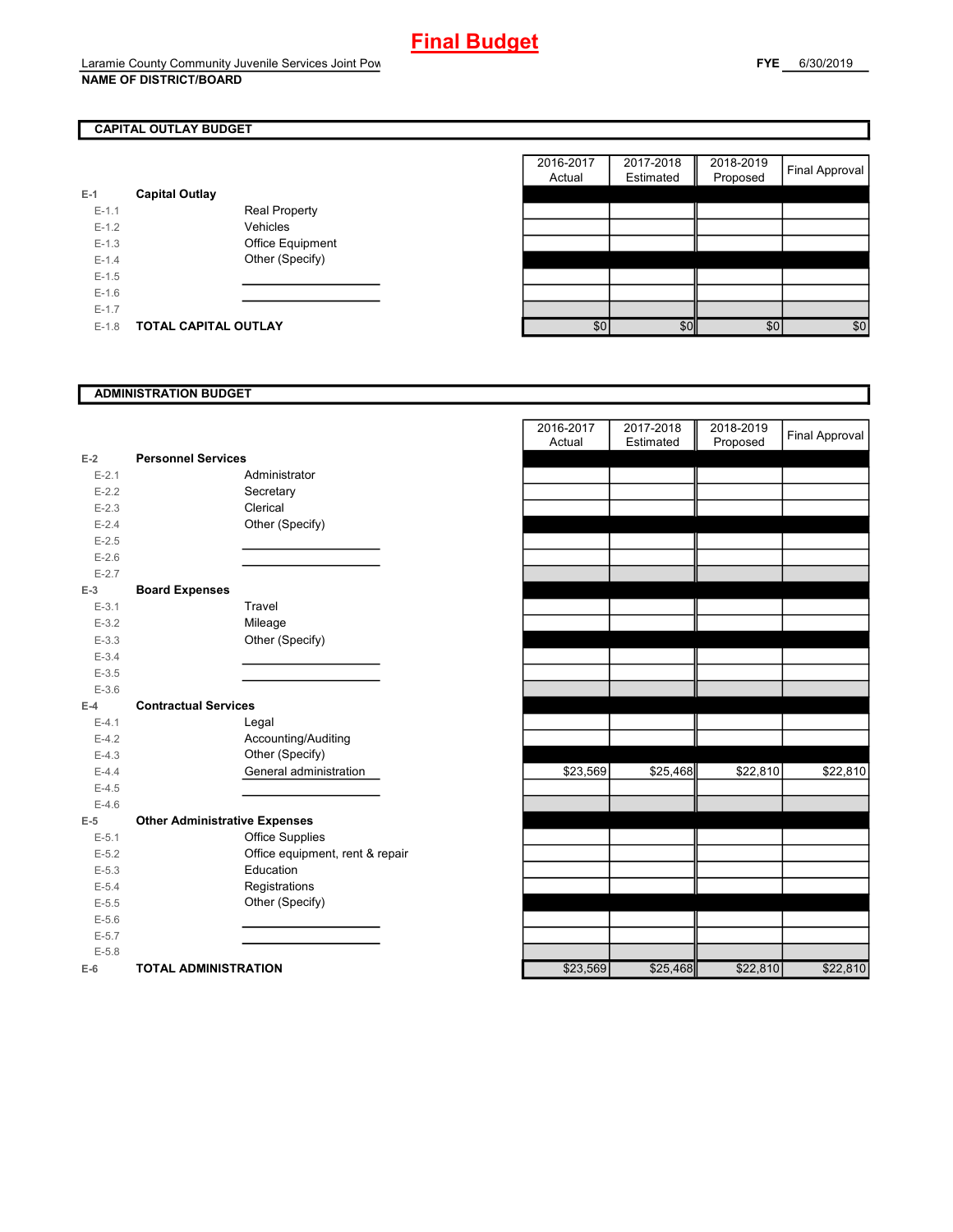# **Final Budget**

Laramie County Community Juvenile Services Joint Pow

## **OPERATIONS BUDGET**

| E-7       | <b>Personnel Services</b>              |                        |
|-----------|----------------------------------------|------------------------|
| $E - 7.1$ | Wages--Operations                      |                        |
| $E - 7.2$ | <b>Service Contracts</b>               |                        |
| $E - 7.3$ | Other (Specify)                        |                        |
| $E - 7.4$ |                                        |                        |
| $E - 7.5$ |                                        |                        |
| $E - 7.6$ |                                        |                        |
| $E-8$     | <b>Travel</b>                          |                        |
| $E-8.1$   | Mileage                                |                        |
| $E-8.2$   | Other (Specify)                        |                        |
| $E-8.3$   |                                        |                        |
| $E - 8.4$ |                                        |                        |
| $E - 8.5$ |                                        |                        |
| $E-9$     | <b>Operating supplies (List)</b>       |                        |
| $E-9.1$   |                                        |                        |
| $E-9.2$   |                                        |                        |
| $E-9.3$   |                                        |                        |
| $E-9.4$   |                                        |                        |
| $E-9.5$   |                                        |                        |
| $E-10$    | <b>Program Services (List)</b>         |                        |
|           |                                        |                        |
| $E-10.1$  |                                        |                        |
| $E-10.2$  |                                        |                        |
| $E-10.3$  |                                        |                        |
| $E-10.4$  |                                        |                        |
| $E-10.5$  |                                        |                        |
| $E-11$    | <b>Contractual Arrangements (List)</b> |                        |
| $E-11.1$  |                                        | Contracts for services |
| $E-11.2$  |                                        |                        |
| $E-11.3$  |                                        |                        |
| $E-11.4$  |                                        |                        |
| $E-11.5$  |                                        |                        |
| $E-12$    | <b>Other operations (Specify)</b>      |                        |
| $E-12.1$  |                                        |                        |
| $E-12.2$  |                                        |                        |
| $E-12.3$  |                                        |                        |
| $E-12.4$  |                                        |                        |
| $E-12.5$  | <b>TOTAL OPERATIONS</b>                |                        |

|                      |                                                                  | 2016-2017 | 2017-2018 | 2018-2019 | Final Approval |
|----------------------|------------------------------------------------------------------|-----------|-----------|-----------|----------------|
|                      |                                                                  | Actual    | Estimated | Proposed  |                |
| $\overline{7}$       | <b>Personnel Services</b>                                        |           |           |           |                |
| $E - 7.1$            | Wages--Operations<br><b>Service Contracts</b>                    |           |           |           |                |
| $E - 7.2$            | Other (Specify)                                                  |           |           |           |                |
| $E - 7.3$            |                                                                  |           |           |           |                |
| $E - 7.4$            |                                                                  |           |           |           |                |
| $E - 7.5$            |                                                                  |           |           |           |                |
| $E - 7.6$            |                                                                  |           |           |           |                |
| 8                    | <b>Travel</b>                                                    |           |           |           |                |
| $E-8.1$              | Mileage<br>Other (Specify)                                       |           |           |           |                |
| $E-8.2$              |                                                                  |           |           |           |                |
| $E-8.3$              |                                                                  |           |           |           |                |
| $E - 8.4$            |                                                                  |           |           |           |                |
| $E - 8.5$            |                                                                  |           |           |           |                |
| 9                    | <b>Operating supplies (List)</b>                                 |           |           |           |                |
| $E-9.1$              |                                                                  |           |           |           |                |
| $E-9.2$              |                                                                  |           |           |           |                |
| $E - 9.3$            |                                                                  |           |           |           |                |
| $E-9.4$              |                                                                  |           |           |           |                |
| $E - 9.5$            |                                                                  |           |           |           |                |
| 10                   | <b>Program Services (List)</b>                                   |           |           |           |                |
| $E-10.1$             |                                                                  |           |           |           |                |
| $E-10.2$             |                                                                  |           |           |           |                |
| $E-10.3$             |                                                                  |           |           |           |                |
| $E-10.4$             |                                                                  |           |           |           |                |
| $E-10.5$             |                                                                  |           |           |           |                |
| 11                   | <b>Contractual Arrangements (List)</b><br>Contracts for services |           |           |           |                |
| $E-11.1$             |                                                                  | \$100,041 | \$84,944  | \$94,799  | \$94,799       |
| $E-11.2$             |                                                                  |           |           |           |                |
| $E-11.3$             |                                                                  |           |           |           |                |
| $E-11.4$<br>$E-11.5$ |                                                                  |           |           |           |                |
|                      |                                                                  |           |           |           |                |
| 12                   | <b>Other operations (Specify)</b>                                |           |           |           |                |
| $E-12.1$             |                                                                  |           |           |           |                |
| $E-12.2$             |                                                                  |           |           |           |                |
| $E-12.3$             |                                                                  |           |           |           |                |
| $E-12.4$<br>$E-12.5$ |                                                                  |           |           |           |                |
| 13                   | TOTAL OPERATIONS                                                 | \$100041  | \$84,944  | \$94,799  | \$94 799       |
|                      |                                                                  |           |           |           |                |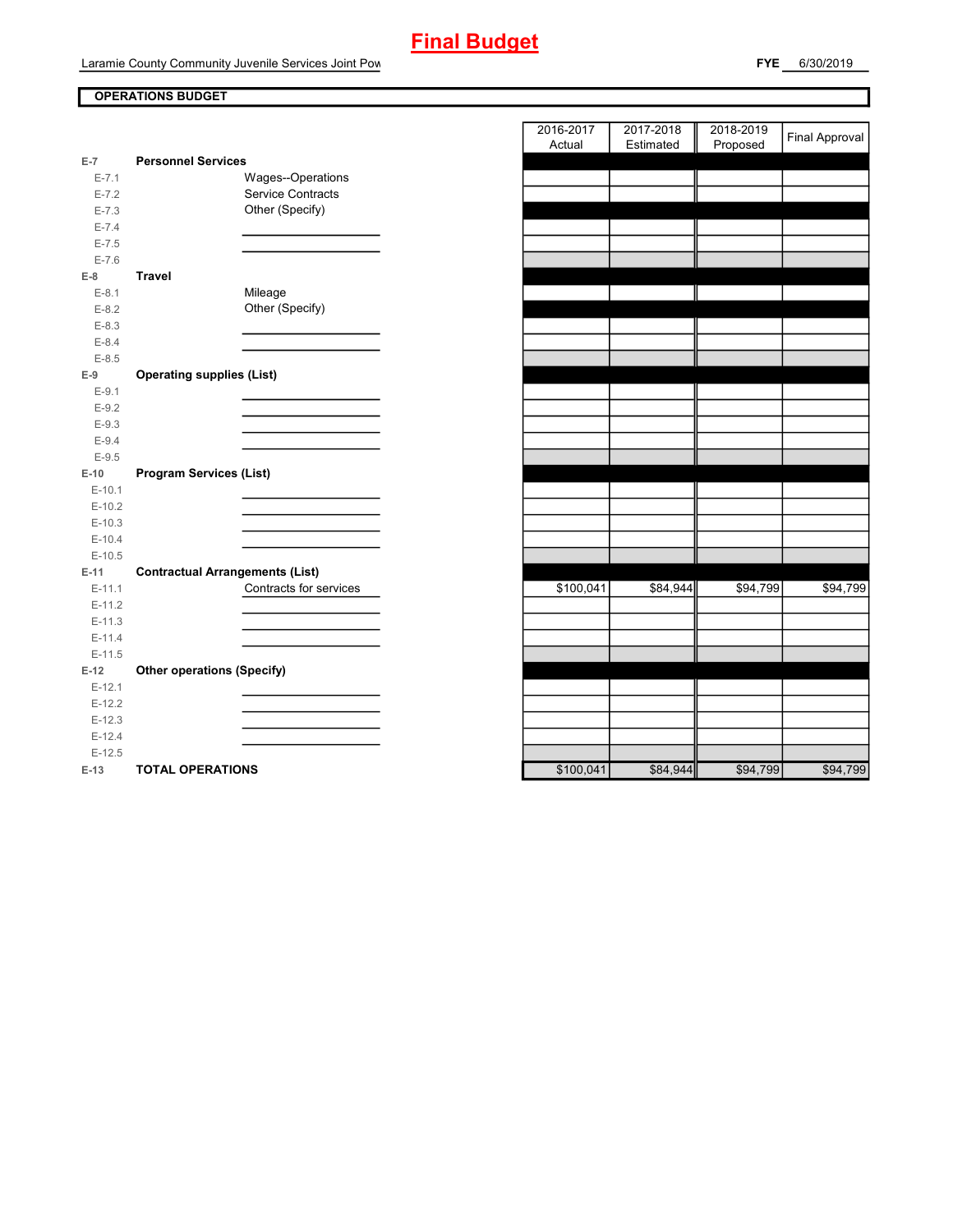# **Final Budget**

Laramie County Community Juvenile Services Joint Pow

## **INDIRECT COSTS BUDGET**

| $E-14$     | <b>Insurance</b>             |
|------------|------------------------------|
| $F-14.1$   | Liability                    |
| $F-142$    | Buildings and vehicles       |
| $E-14.3$   | Equipment                    |
| $F-144$    | Other (Specify)              |
| $E-14.5$   |                              |
| $E-14.6$   |                              |
| $E-14.7$   |                              |
| E-15       | Indirect payroll costs:      |
| $E-15.1$   | FICA (Social Security) taxes |
| $E-15.2$   | <b>Workers Compensation</b>  |
| $E-15.3$   | Unemployment Taxes           |
| $F-154$    | Retirement                   |
| $E-15.5$   | Health Insurance             |
| $E - 15.6$ | Other (Specify)              |
| $E-15.7$   |                              |
| $E-15.8$   |                              |
| $E-15.9$   |                              |
| $E-16$     | <b>Depreciation Expenses</b> |
| E-17       | <b>TOTAL INDIRECT COSTS</b>  |

|          |                              | 2016-2017<br>Actual | 2017-2018<br>Estimated | 2018-2019<br>Proposed | <b>Final Approval</b> |
|----------|------------------------------|---------------------|------------------------|-----------------------|-----------------------|
| $E-14$   | <b>Insurance</b>             |                     |                        |                       |                       |
| $E-14.1$ | Liability                    | \$500               | \$500                  | \$500                 | \$500                 |
| $E-14.2$ | Buildings and vehicles       |                     |                        |                       |                       |
| $E-14.3$ | Equipment                    |                     |                        |                       |                       |
| $E-14.4$ | Other (Specify)              |                     |                        |                       |                       |
| $E-14.5$ |                              |                     |                        |                       |                       |
| $E-14.6$ |                              |                     |                        |                       |                       |
| $E-14.7$ |                              |                     |                        |                       |                       |
| $E-15$   | Indirect payroll costs:      |                     |                        |                       |                       |
| $E-15.1$ | FICA (Social Security) taxes |                     |                        |                       |                       |
| $E-15.2$ | <b>Workers Compensation</b>  |                     |                        |                       |                       |
| $E-15.3$ | <b>Unemployment Taxes</b>    |                     |                        |                       |                       |
| $E-15.4$ | Retirement                   |                     |                        |                       |                       |
| $E-15.5$ | Health Insurance             |                     |                        |                       |                       |
| $E-15.6$ | Other (Specify)              |                     |                        |                       |                       |
| $E-15.7$ |                              |                     |                        |                       |                       |
| $E-15.8$ |                              |                     |                        |                       |                       |
| $E-15.9$ |                              |                     |                        |                       |                       |
| E-16     | <b>Depreciation Expenses</b> |                     |                        |                       |                       |
| $E-17$   | <b>TOTAL INDIRECT COSTS</b>  | \$500               | \$500                  | \$500                 | \$500                 |

#### **DEBT SERVICE BUDGET**

|         |                     | 2016-2017 | 2017-2018 | 2018-2019 |                       |
|---------|---------------------|-----------|-----------|-----------|-----------------------|
|         |                     | Actual    | Estimated | Proposed  | <b>Final Approval</b> |
| $D-1$   | <b>Debt Service</b> |           |           |           |                       |
| $D-1.1$ | Principal           | \$150,000 | \$150,000 | \$150,000 | \$150,000             |
| $D-1.2$ | Interest            | \$87.785  | \$51.846  | \$51.000  | \$51,000              |
| $D-1.3$ | Fees                |           |           |           |                       |
| $D-2$   | TOTAL DEBT SERVICE  | \$237,785 | \$201,846 | \$201,000 | \$201,000             |